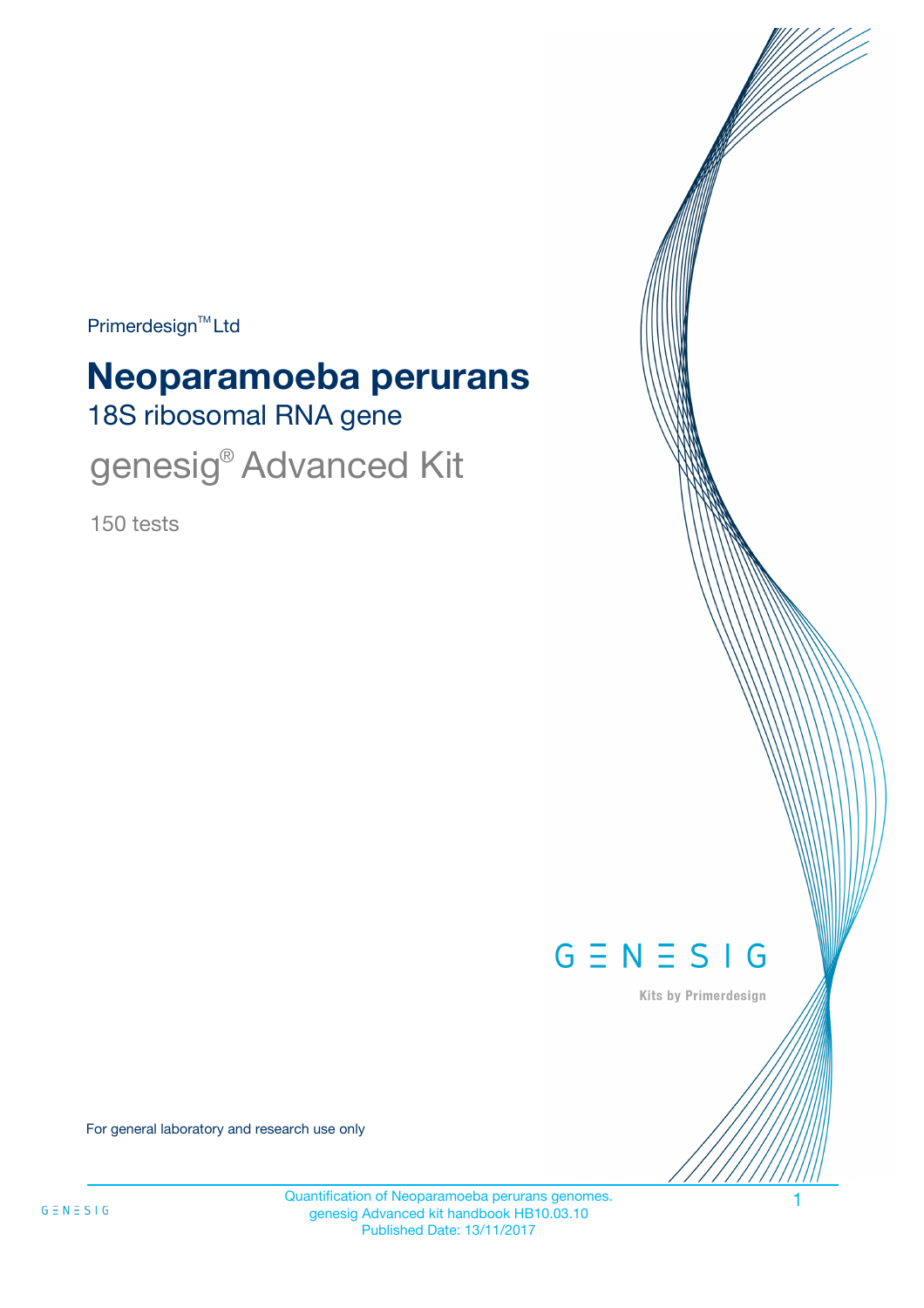# Introduction to Neoparamoeba perurans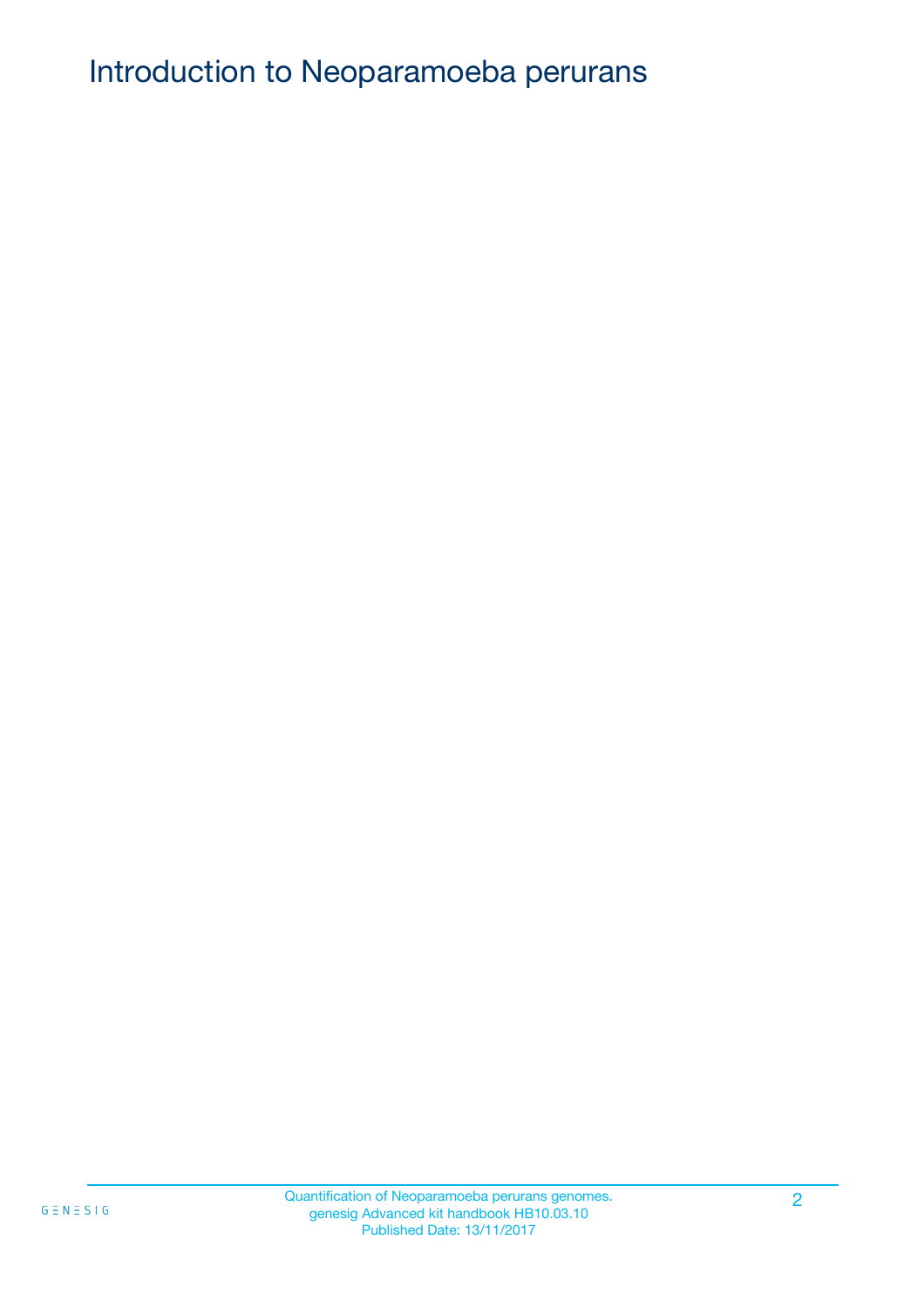# **Specificity**

The Primerdesign genesig Kit for Neoparamoeba perurans (N.perurans) genomes is designed for the in vitro quantification of N.perurans genomes. The kit is designed to have the broadest detection profile possible whilst remaining specific to the N.perurans genome.

The primers and probe sequences in this kit have 100% homology with a broad range of N. perurans sequences based on a comprehensive bioinformatics analysis.

If you require further information, or have a specific question about the detection profile of this kit then please send an e.mail to enquiry@primerdesign.co.uk and our bioinformatics team will answer your question.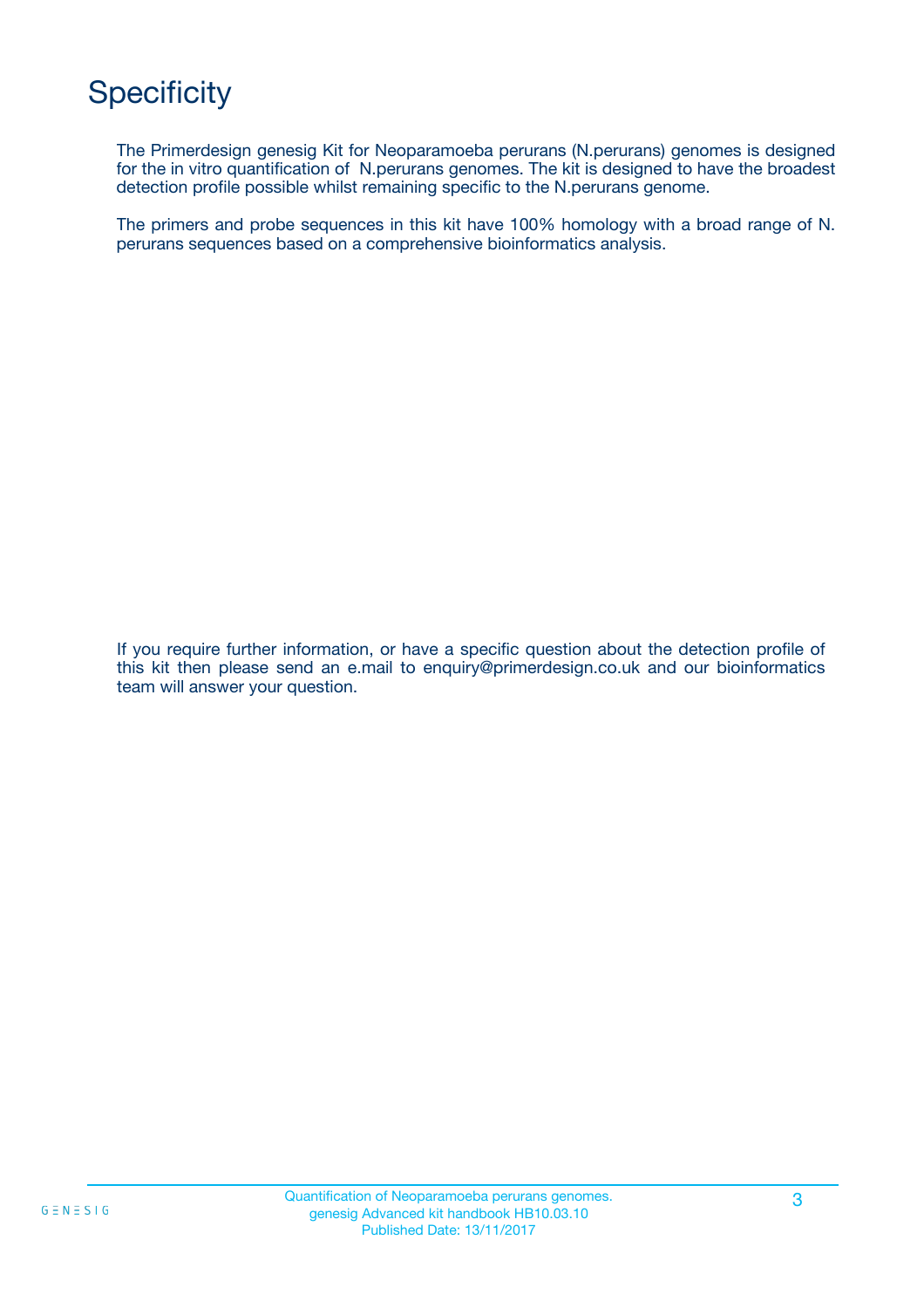## Kit contents

- **N.perurans specific primer/probe mix (150 reactions BROWN)** FAM labelled
- **N.perurans positive control template (for Standard curve RED)**
- **Internal extraction control primer/probe mix (150 reactions BROWN)** VIC labelled as standard
- **Internal extraction control DNA (150 reactions BLUE)**
- **Endogenous control primer/probe mix (150 reactions BROWN)** FAM labelled
- **RNase/DNase free water (WHITE)** for resuspension of primer/probe mixes
- **Template preparation buffer (YELLOW)** for resuspension of internal control template, positive control template and standard curve preparation

### Reagents and equipment to be supplied by the user

#### **Real-time PCR Instrument**

#### **DNA extraction kit**

This kit is recommended for use with genesig Easy DNA/RNA extraction kit. However, it is designed to work well with all processes that yield high quality DNA with minimal PCR inhibitors.

#### **oasig**TM **lyophilised or Precision**®**PLUS 2X qPCR Master Mix**

This kit is intended for use with oasig or PrecisionPLUS2X qPCR Master Mix.

**Pipettors and Tips**

**Vortex and centrifuge**

#### **Thin walled 1.5 ml PCR reaction tubes**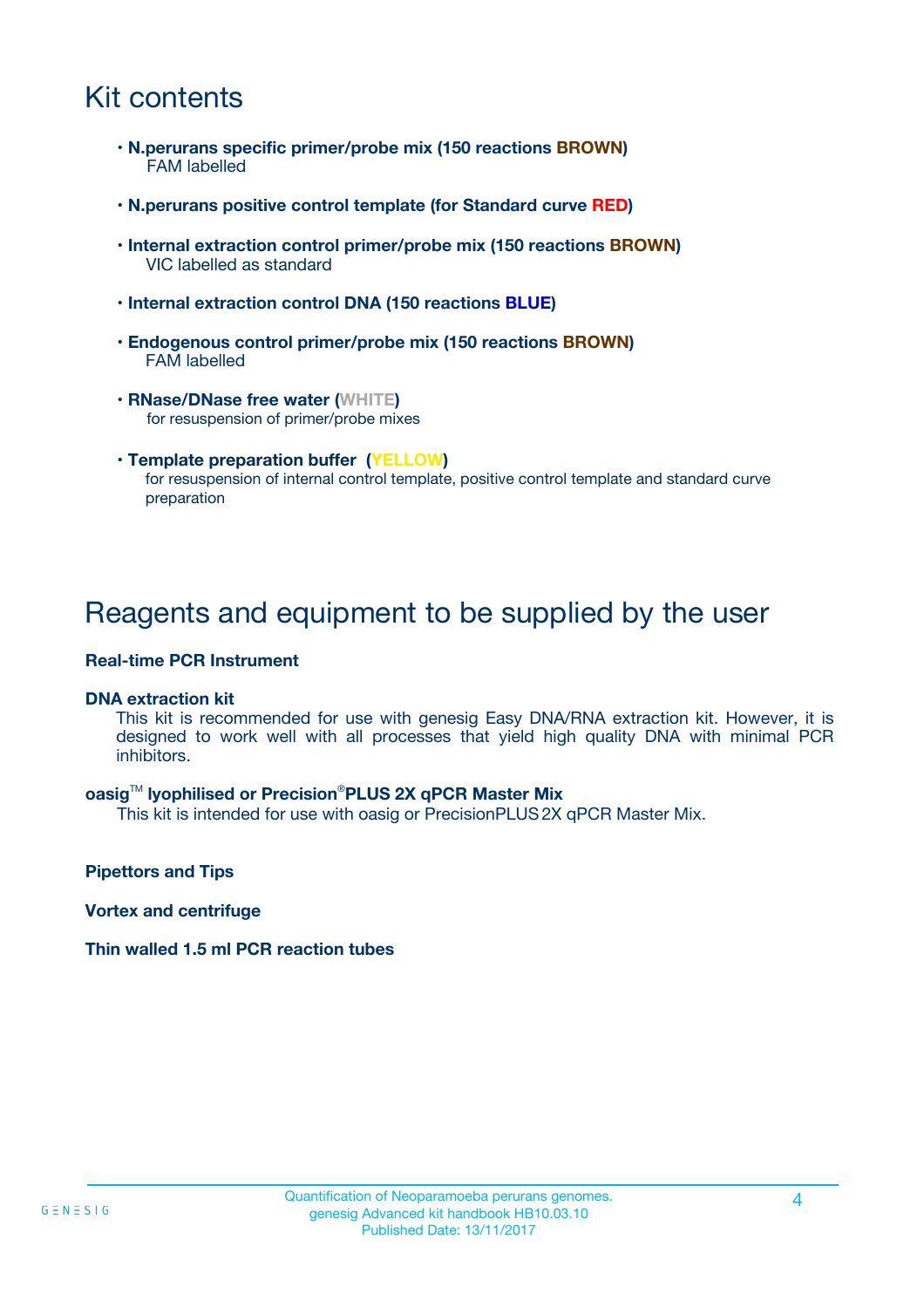### Kit storage and stability

This kit is stable at room temperature but should be stored at -20ºC on arrival. Once the lyophilised components have been resuspended they should not be exposed to temperatures above -20°C for longer than 30 minutes at a time and unnecessary repeated freeze/thawing should be avoided. The kit is stable for six months from the date of resuspension under these circumstances.

If a standard curve dilution series is prepared this can be stored frozen for an extended period. If you see any degradation in this serial dilution a fresh standard curve can be prepared from the positive control.

Primerdesign does not recommend using the kit after the expiry date stated on the pack.

### Suitable sample material

All kinds of sample material suited for PCR amplification can be used. Please ensure the samples are suitable in terms of purity, concentration, and DNA integrity (An internal PCR control is supplied to test for non specific PCR inhibitors). Always run at least one negative control with the samples. To prepare a negative-control, replace the template DNA sample with RNase/DNase free water.

### Dynamic range of test

Under optimal PCR conditions genesig N.perurans detection kits have very high priming efficiencies of >95% and can detect less than 100 copies of target template.

## Notices and disclaimers

This product is developed, designed and sold for research purposes only. It is not intended for human diagnostic or drug purposes or to be administered to humans unless clearly expressed for that purpose by the Food and Drug Administration in the USA or the appropriate regulatory authorities in the country of use. During the warranty period Primerdesign genesig detection kits allow precise and reproducible data recovery combined with excellent sensitivity. For data obtained by violation to the general GLP guidelines and the manufacturer's recommendations the right to claim under guarantee is expired. PCR is a proprietary technology covered by several US and foreign patents. These patents are owned by Roche Molecular Systems Inc. and have been sub-licensed by PE Corporation in certain fields. Depending on your specific application you may need a license from Roche or PE to practice PCR. Additional information on purchasing licenses to practice the PCR process may be obtained by contacting the Director of Licensing at Roche Molecular Systems, 1145 Atlantic Avenue, Alameda, CA 94501 or Applied Biosystems business group of the Applera Corporation, 850 Lincoln Centre Drive, Foster City, CA 94404. In addition, the 5' nuclease assay and other homogeneous amplification methods used in connection with the PCR process may be covered by U.S. Patents 5,210,015 and 5,487,972, owned by Roche Molecular Systems, Inc, and by U.S. Patent 5,538,848, owned by The Perkin-Elmer Corporation.

# Trademarks

Primerdesign™ is a trademark of Primerdesign Ltd.

genesig $^\circledR$  is a registered trademark of Primerdesign Ltd.

The PCR process is covered by US Patents 4,683,195, and 4,683,202 and foreign equivalents owned by Hoffmann-La Roche AG. BI, ABI PRISM® GeneAmp® and MicroAmp® are registered trademarks of the Applera Genomics (Applied Biosystems Corporation). BIOMEK® is a registered trademark of Beckman Instruments, Inc.; iCycler™ is a registered trademark of Bio-Rad Laboratories, Rotor-Gene is a trademark of Corbett Research. LightCycler™ is a registered trademark of the Idaho Technology Inc. GeneAmp®, TaqMan® and AmpliTaqGold® are registered trademarks of Roche Molecular Systems, Inc., The purchase of the Primerdesign™ reagents cannot be construed as an authorization or implicit license to practice PCR under any patents held by Hoffmann-LaRoche Inc.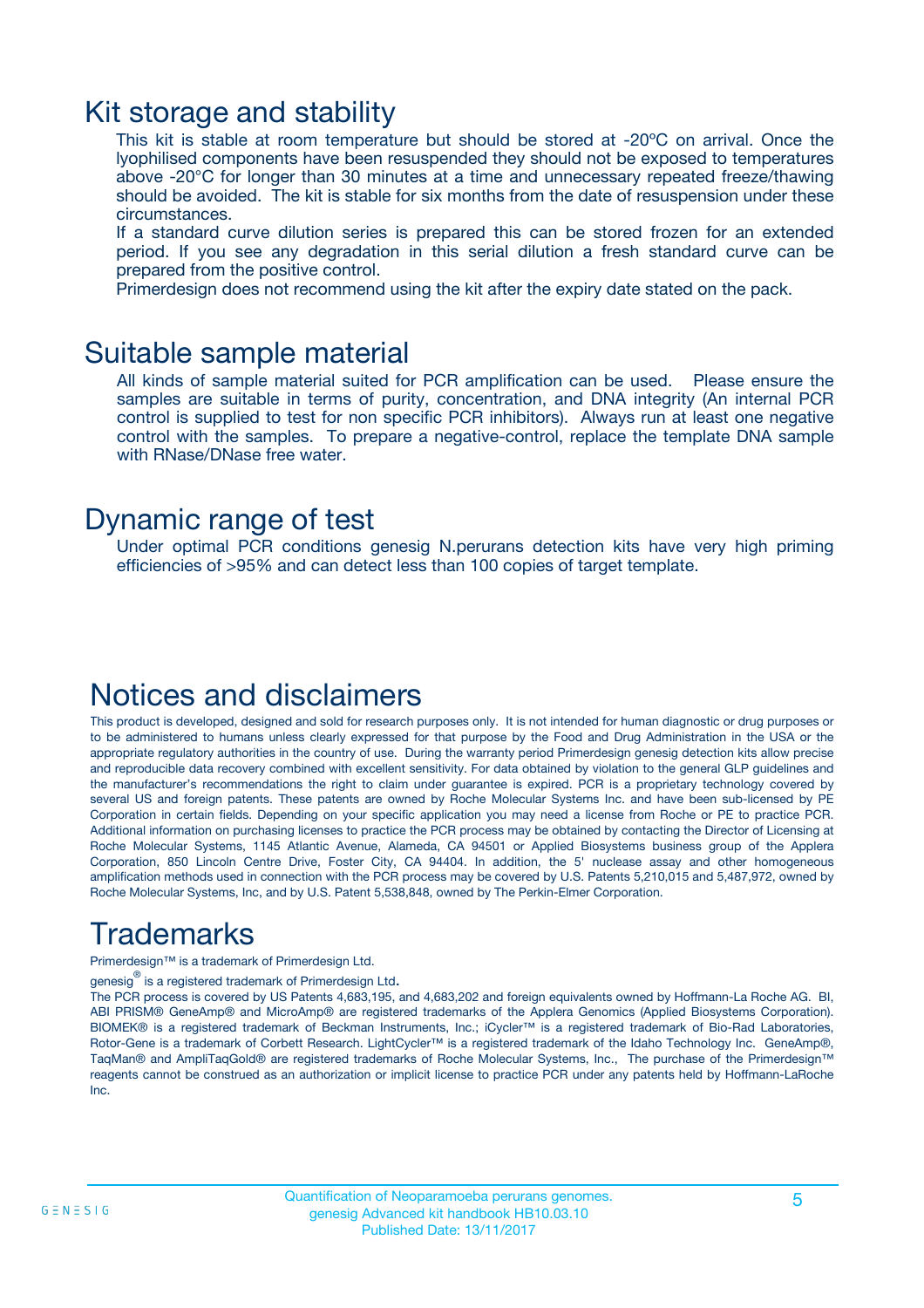## Principles of the test

#### **Real-time PCR**

A N.perurans specific primer and probe mix is provided and this can be detected through the FAM channel.

The primer and probe mix provided exploits the so-called TaqMan® principle. During PCR amplification, forward and reverse primers hybridize to the N.perurans DNA. A fluorogenic probe is included in the same reaction mixture which consists of a DNA probe labeled with a 5`-dye and a 3`-quencher. During PCR amplification, the probe is cleaved and the reporter dye and quencher are separated. The resulting increase in fluorescence can be detected on a range of qPCR platforms.

#### **Positive control**

For copy number determination and as a positive control for the PCR set up, the kit contains a positive control template. This can be used to generate a standard curve of N.perurans copy number / Cq value. Alternatively the positive control can be used at a single dilution where full quantitative analysis of the samples is not required. Each time the kit is used, at least one positive control reaction must be included in the run. A positive result indicates that the primers and probes for detecting the target N.perurans gene worked properly in that particular experimental scenario. If a negative result is obtained the test results are invalid and must be repeated. Care should be taken to ensure that the positive control does not contaminate any other kit component which would lead to false-positive results. This can be achieved by handling this component in a Post PCR environment. Care should also be taken to avoid cross-contamination of other samples when adding the positive control to the run. This can be avoided by sealing all other samples and negative controls before pipetting the positive control into the positive control well.

#### **Negative control**

To validate any positive findings a negative control reaction should be included every time the kit is used. For this reaction the RNase/DNase free water should be used instead of template. A negative result indicates that the reagents have not become contaminated while setting up the run.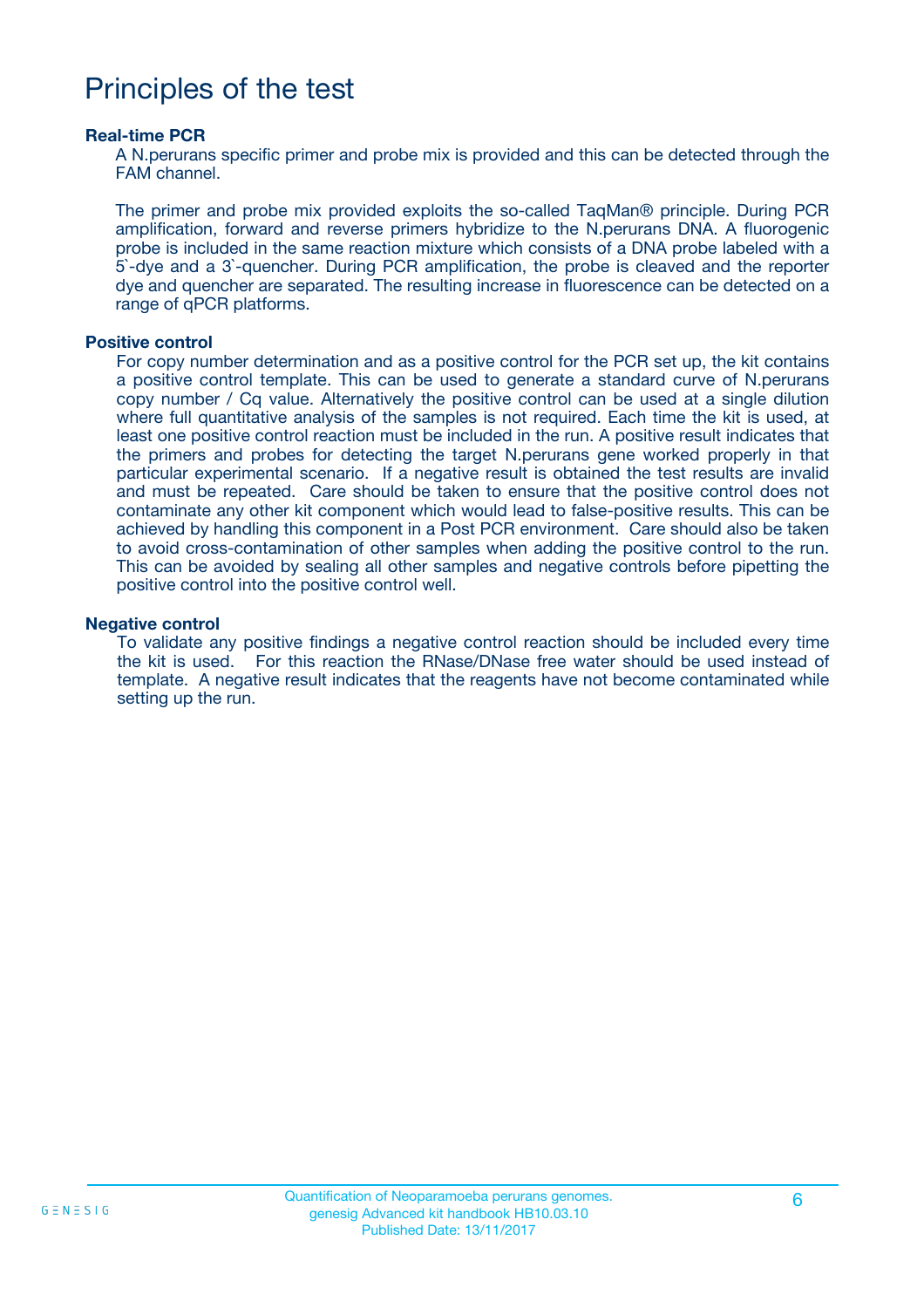#### **Internal DNA extraction control**

When performing DNA extraction, it is often advantageous to have an exogenous source of DNA template that is spiked into the lysis buffer. This control DNA is then co-purified with the sample DNA and can be detected as a positive control for the extraction process. Successful co-purification and qPCR for the control DNA also indicates that PCR inhibitors are not present at a high concentration.

A separate primer and probe mix are supplied with this kit to detect the exogenous DNA using qPCR. The primers are present at PCR limiting concentrations which allows multiplexing with the target sequence primers. Amplification of the control DNA does not interfere with detection of the N.perurans target DNA even when present at low copy number. The Internal control is detected through the VIC channel and gives a Cq value of 28+/-3.

#### **Endogenous control**

To confirm extraction of a valid biological template, a primer and probe mix is included to detect an endogenous gene. Detection of the endogenous control is through the FAM channel and it is NOT therefore possible to perform a multiplex with the N.perurans primers. A poor endogenous control signal may indicate that the sample did not contain sufficient biological material.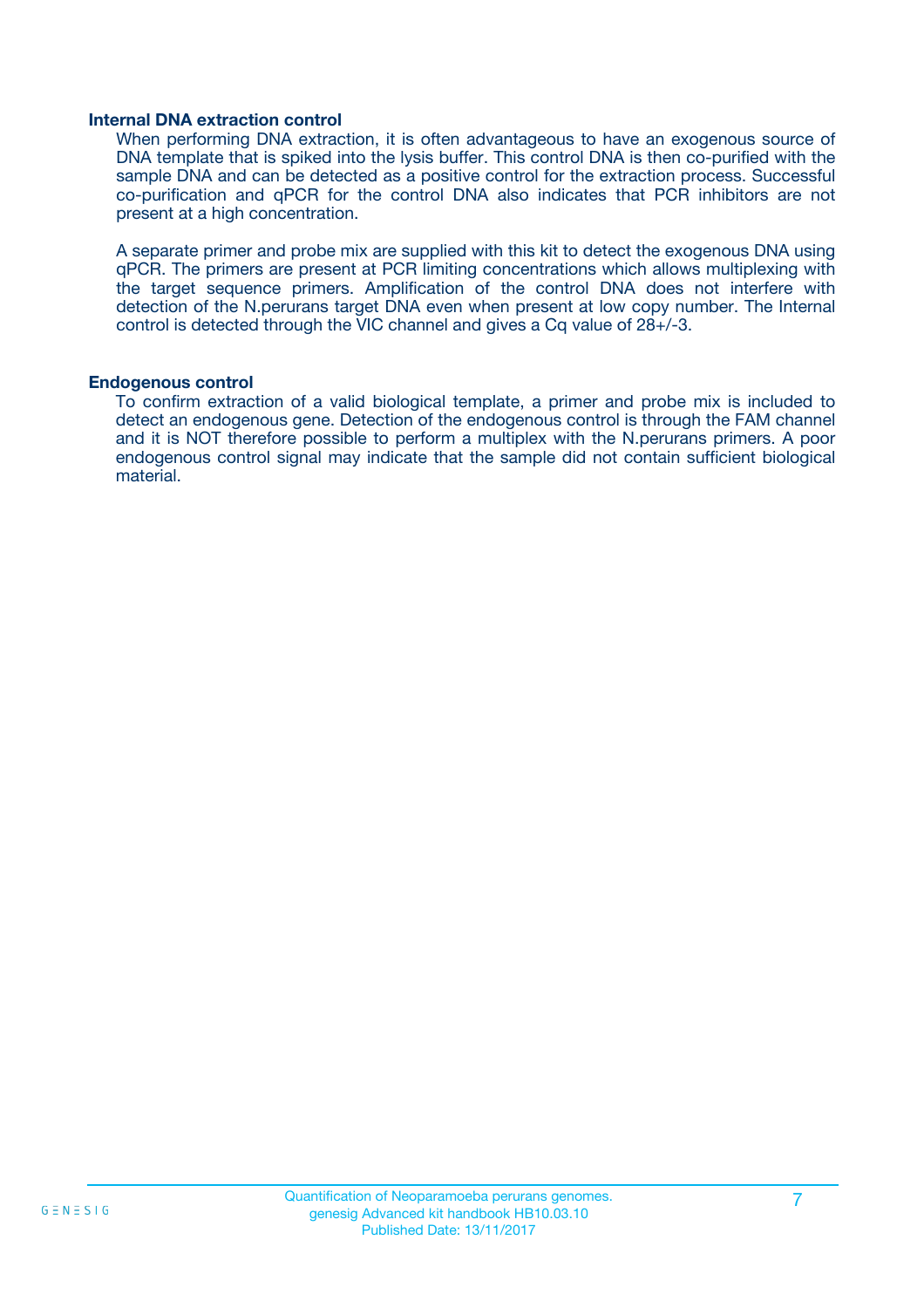### Resuspension protocol

To minimize the risk of contamination with foreign DNA, we recommend that all pipetting be performed in a PCR clean environment. Ideally this would be a designated PCR lab or PCR cabinet. Filter tips are recommended for all pipetting steps.

- **1. Pulse-spin each tube in a centrifuge before opening.** This will ensure lyophilised primer and probe mix is in the base of the tube and is not spilt upon opening the tube.
- **2. Resuspend the primer/probe mixes in the RNase/DNase free water supplied, according to the table below:**

To ensure complete resuspension, vortex each tube thoroughly.

| Component - resuspend in water                       |          |  |
|------------------------------------------------------|----------|--|
| <b>Pre-PCR pack</b>                                  |          |  |
| N.perurans primer/probe mix (BROWN)                  | $165$ µl |  |
| Internal extraction control primer/probe mix (BROWN) | $165$ µl |  |
| Endogenous control primer/probe mix (BROWN)          | $165$ µl |  |

**3. Resuspend the internal control template and positive control template in the template preparation buffer supplied, according to the table below:** To ensure complete resuspension, vortex each tube thoroughly.

| Component - resuspend in template preparation buffer |  |  |  |
|------------------------------------------------------|--|--|--|
| <b>Pre-PCR heat-sealed foil</b>                      |  |  |  |
| Internal extraction control DNA (BLUE)               |  |  |  |
| <b>Post-PCR heat-sealed foil</b>                     |  |  |  |
| N. perurans Positive Control Template (RED) *        |  |  |  |

\* This component contains high copy number template and is a VERY significant contamination risk. It must be opened and handled in a separate laboratory environment, away from the other components.

## DNA extraction

The internal extraction control DNA can be added either to the DNA lysis/extraction buffer or to the DNA sample once it has been resuspended in lysis buffer.

**DO NOT add the internal extraction control DNA directly to the unprocessed biological sample as this will lead to degradation and a loss in signal.**

- **1. Add 4µl of the Internal extraction control DNA (BLUE) to each sample in DNA lysis/extraction buffer per sample.**
- **2. Complete DNA extraction according to the manufacturers protocols.**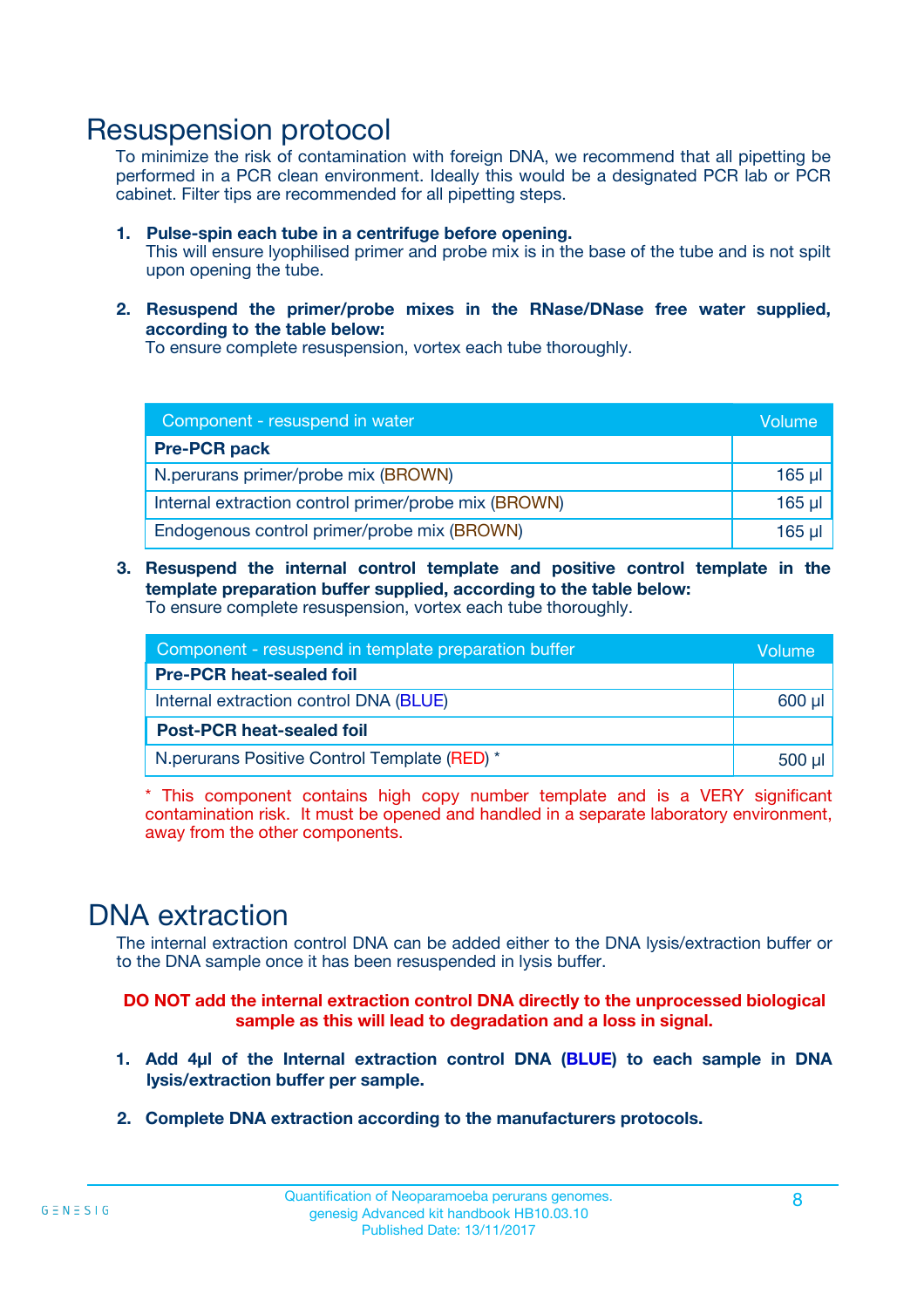# qPCR detection protocol

**1. For each DNA sample prepare a reaction mix according to the table below:** Include sufficient reactions for positive and negative controls.

| Component                                            | Volume   |
|------------------------------------------------------|----------|
| oasig or PrecisionPLUS 2X qPCR Master Mix            | $10 \mu$ |
| N.perurans primer/probe mix (BROWN)                  | 1 µI l   |
| Internal extraction control primer/probe mix (BROWN) | 1 µl     |
| <b>RNase/DNase free water (WHITE)</b>                | $3 \mu$  |
| <b>Final Volume</b>                                  | 15 µl    |

**2. For each DNA sample prepare an endogenous control reaction according to the table below (Optional):**

**This control reaction will provide useful information regarding the quality of the biological sample.**

| Component                                   | Volume          |
|---------------------------------------------|-----------------|
| oasig or PrecisionPLUS 2X qPCR Master Mix   | $10 \mu$        |
| Endogenous control primer/probe mix (BROWN) | 1 µI            |
| <b>RNase/DNase free water (WHITE)</b>       | 4 µl            |
| <b>Final Volume</b>                         | 15 <sub>µ</sub> |

- **3. Pipette 15µl of each mix into individual wells according to your qPCR experimental plate set up.**
- **4. Prepare sample DNA templates for each of your samples.**
- **5. Pipette 5µl of DNA template into each well, according to your experimental plate set up.**

For negative control wells use 5µl of RNase/DNase free water. The final volume in each well is 20ul.

**6. If a standard curve is included for quantitative analysis, prepare a reaction mix according to the table below:**

| Component                                 | Volume          |
|-------------------------------------------|-----------------|
| oasig or PrecisionPLUS 2X qPCR Master Mix | $10 \mu$        |
| N.perurans primer/probe mix (BROWN)       | 1 µI -          |
| <b>RNase/DNase free water (WHITE)</b>     | 4 µl            |
| <b>Final Volume</b>                       | 15 <sub>µ</sub> |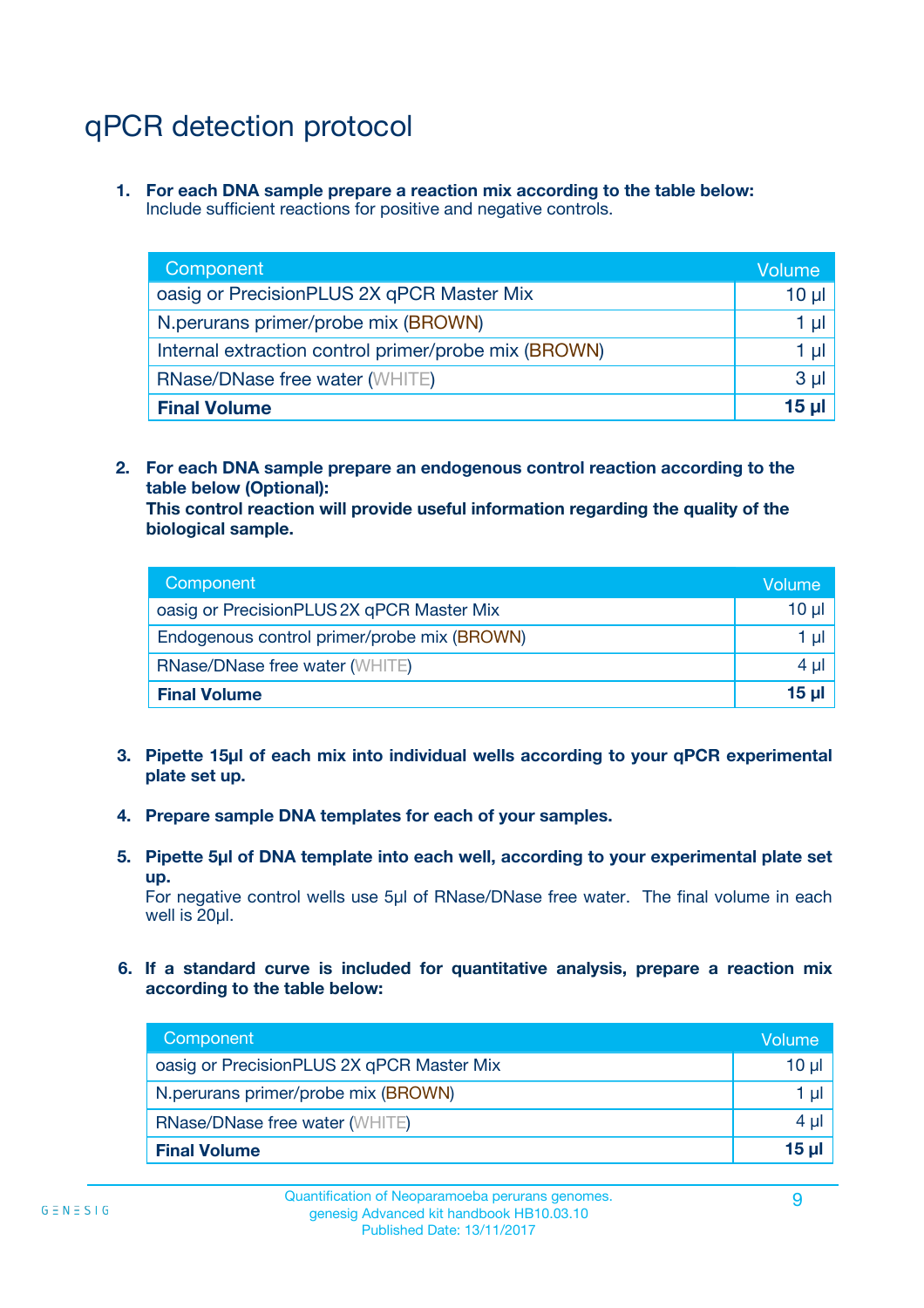#### **7. Preparation of standard curve dilution series.**

- 1) Pipette 90µl of template preparation buffer into 5 tubes and label 2-6
- 2) Pipette 10µl of Positive Control Template (RED) into tube 2
- 3) Vortex thoroughly
- 4) Change pipette tip and pipette 10µl from tube 2 into tube 3
- 5) Vortex thoroughly

Repeat steps 4 and 5 to complete the dilution series

| <b>Standard Curve</b>         | <b>Copy Number</b>     |
|-------------------------------|------------------------|
| Tube 1 Positive control (RED) | $2 \times 10^5$ per µl |
| Tube 2                        | $2 \times 10^4$ per µl |
| Tube 3                        | $2 \times 10^3$ per µl |
| Tube 4                        | $2 \times 10^2$ per µl |
| Tube 5                        | $20$ per $\mu$         |
| Tube 6                        | 2 per µl               |

**8. Pipette 5µl of standard template into each well for the standard curve according to your experimental plate set up.** The final volume in each well is 20µl.

# qPCR amplification protocol

Amplification conditions using oasig or PrecisionPLUS 2X qPCR Master Mix.

|             | <b>Step</b>       | <b>Time</b>     | <b>Temp</b> |
|-------------|-------------------|-----------------|-------------|
|             | Enzyme activation | 2 min           | 95 °C       |
| Cycling x50 | Denaturation      | 10 <sub>s</sub> | 95 °C       |
|             | DATA COLLECTION * | 60 s            | 60 °C       |

\* Fluorogenic data should be collected during this step through the FAM and VIC channels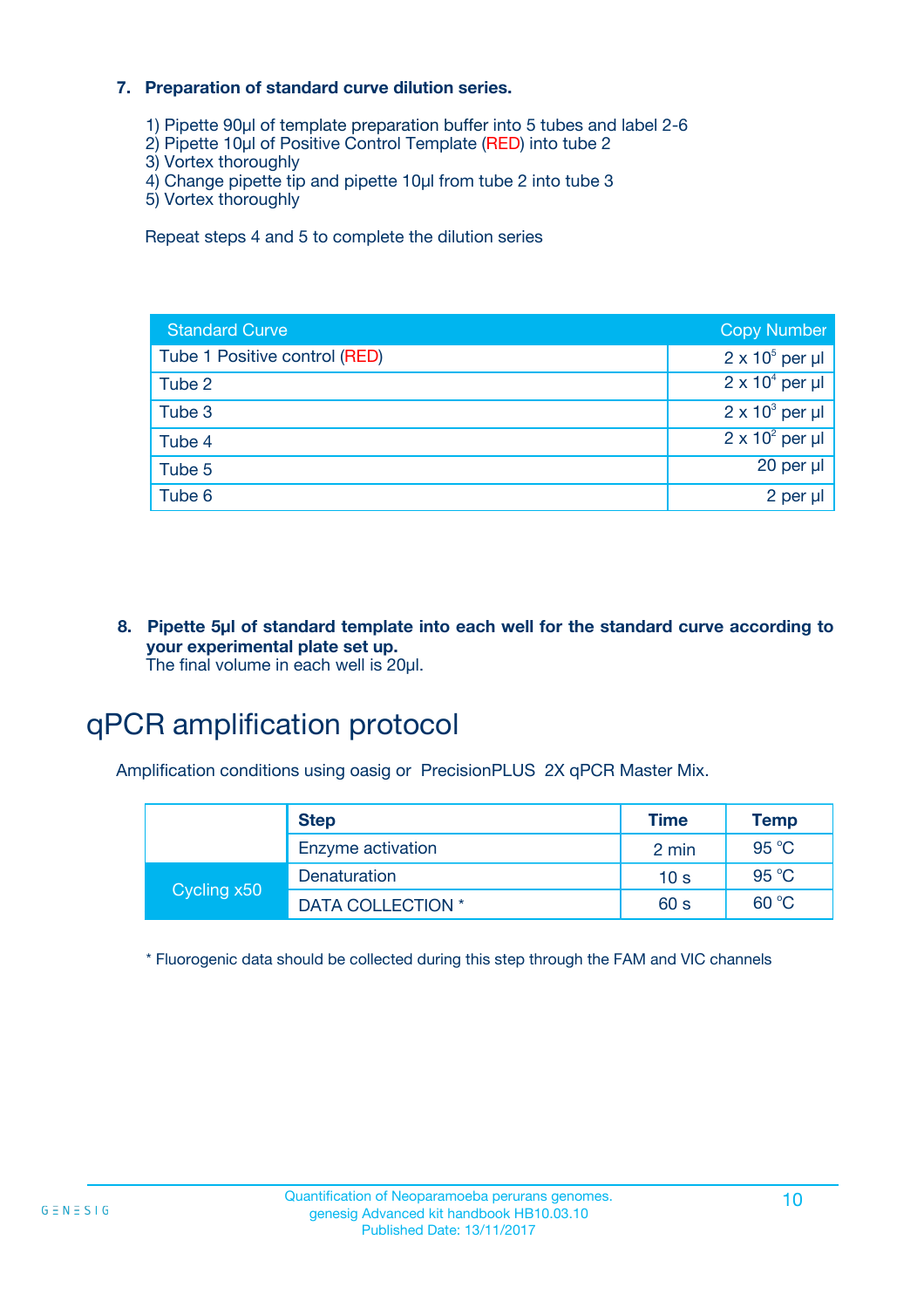# Interpretation of results

| <b>Target</b><br>(FAM) | <b>Internal</b><br>control<br>(NIC) | <b>Positive</b><br>control | <b>Negative</b><br>control | Interpretation                                                                                                  |
|------------------------|-------------------------------------|----------------------------|----------------------------|-----------------------------------------------------------------------------------------------------------------|
| $\leq 30$              | $+ 1 -$                             | ÷                          |                            | <b>POSITIVE QUANTITATIVE RESULT</b><br>calculate copy number                                                    |
| > 30                   | ٠                                   | ÷                          |                            | <b>POSITIVE QUANTITATIVE RESULT</b><br>calculate copy number                                                    |
| > 30                   |                                     | ÷                          |                            | <b>POSITIVE QUALITATIVE RESULT</b><br>do not report copy number as this<br>may be due to poor sample extraction |
|                        | ÷                                   | ÷                          |                            | <b>NEGATIVE RESULT</b>                                                                                          |
| $+ 1 -$                | $+ 1 -$                             | ÷                          | $\leq$ 35                  | <b>EXPERIMENT FAILED</b><br>due to test contamination                                                           |
| $+$ / -                | $+ 1 -$                             | ÷                          | > 35                       | $\star$                                                                                                         |
|                        |                                     | ÷                          |                            | <b>SAMPLE PREPARATION FAILED</b>                                                                                |
|                        |                                     |                            | $+$ /                      | <b>EXPERIMENT FAILED</b>                                                                                        |

Positive control template (**RED**) is expected to amplify between Cq 16 and 23. Failure to satisfy this quality control criterion is a strong indication that the experiment has been compromised.

\*Where the test sample is positive and the negative control is positive with a  $Ca > 35$ , the sample must be reinterpreted based on the relative signal strength of the two results:



If the sample amplifies  $> 5$  Cq earlier than the negative control then the sample should be reinterpreted (via the table above) with the negative control verified as negative.



If the sample amplifies  $< 5$  Cq earlier than the negative control then the positive sample result is invalidated and<br>the result should be determined  $the$  result should be inconclusive due to test contamination. The test for this sample should be repeated.